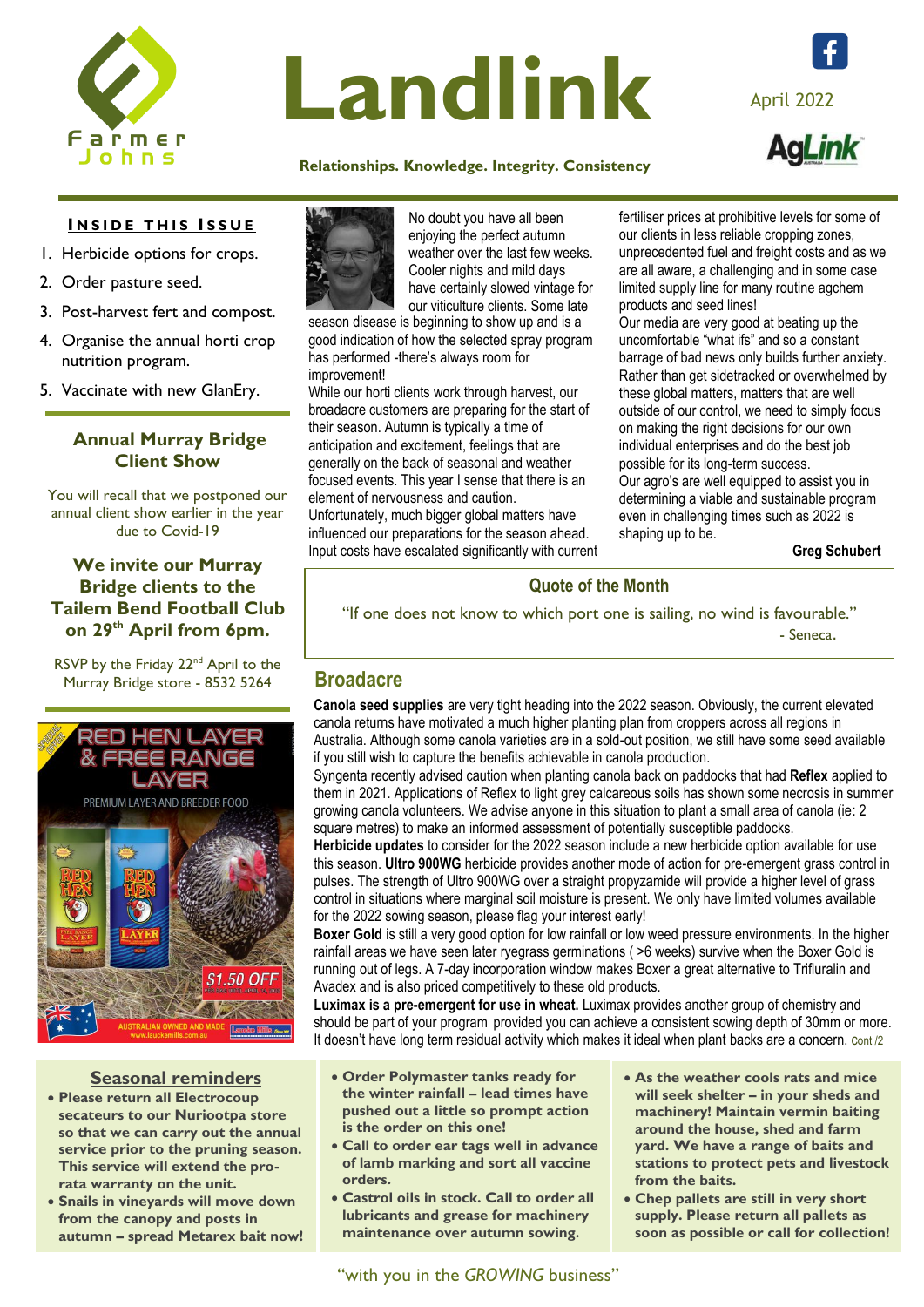### Landlink Pa

From page 1 ... **Overwatch** has quickly been established as an important part of our weed control strategy. Overwatch is a very good broad -spectrum herbicide and proved to be outstanding on ryegrass, bifora, wire weed and sow thistle.

Our major learning from the 2021 launch year was that it is very important to get separation between the seed and the chemical. If adequate separation isn't achieved you will most certainly need a supply of Panadol! We also have some reservations about Overwatch use on lighter, low organic matter soils and especially when it is applied to barley in those conditions.

**Reflex** provides a new option for broadleaf weed control in pulses. Reflex is very strong on brassica weeds and thistles which are always challenging in pulse crops.

naven ciseen a locor summer rain buc**ive do nave a green**<br>**bridge" across many districts.** This bridge will harbour pests **Summer rainfall** has varied considerably across SA and this is certainly the case in our market region as well. Some areas haven't seen a lot of summer rain but **we do have a "green**  like Russian Wheat Aphids and also fungal diseases such as stripe rust. It is important that you are aware of this should that be the circumstance on your farm.

A high priority should be placed on selecting an appropriate seed dressing to combat the increased risk of disease and pest pressure. We suggest Gaucho or Cruiser should be used to treat some or all of your seed. They offer robust longer -term protection.

Global fertiliser prices remain high. Although this has added a heightened level of caution to our order book there is no doubt that the longer the conflict lasts in the Ukraine the longer it will take for prices to adjust back to a more stable base. Russia is the largest global exporter of ammonia, urea, phosphate and potash fertiliser products. This is further compounded by potash supplies traditionally exported from Belarus, a supporting nation to Russia. In addition to this many European fertiliser producers rely on raw ingredients sourced from Russia for their routine manufacturing.

We do have a somewhat stable domestic price here in Australia at the moment. Although this does provide some relief, the situation has the potential to move higher as new imports of product land in Australia.

Please contact any of the FJ's team as soon as possible to arrange or finalise your nutrition program for the forthcoming season!

### **Pasture**

Livestock prices remain strong across the entire red meat segment. This situation has led to an increased focus on pasture improvement to maximise weight gain. wool cut and conception rates when livestock are provided with high quality pasture. **Pasture and Lucerne seed** demand has certainly increased as a result of this situation over recent seasons, coupled to the ongoing freight issues around overseas shipments to Australia, most of our seed suppliers are getting very tight, or are in fact stocked out, on their common small seeds and lucerne varieties. Please consult with one of our Pasture Agro's ASAP to discuss your individual seed requirements for all autumn pasture renovation and fodder crop plans.

We have a large range of proven **Ryegrass** varieties on

hand suited to the range of rainfall zones that our clients are based in. if your preferred variety isn't in store we may have a very similar alternative on hand. We are able to source other options provided they are available. We also have a range of both traditional and dual -purpose cereals and vetch for hay production and forage brassicas for paddock specific grazing options.

**Custom Blends** are also available, specific to your production goals and also determined by the availability of irrigation etc. We have several trial plots available to assist us in prioritising local suitability of varieties. Please contact one of our agro's to talk in more detail about your situation and also be guided by their experience with what has proven to be successful in similar local conditions.

# **Maximise every dollar with FertiCoat**

### The ultimate fertiliser coating

FertiCoat improves efficiency of fertiliser by:

- Reducing P lock-up in the soil
- Reducing the leaching of nitrogen
- · Economical \$30-\$40/t investment

Talk to your Farmer John's representative or vour local Omnia Specialist Agronomist

**1800 4 OMNIA** www.omnia.com.au



verwatchherbicide.com







### ge 2

**FMC** 

**See the difference when.** 

YOU DO THINGS differently.

"with you in the *GROWING* business"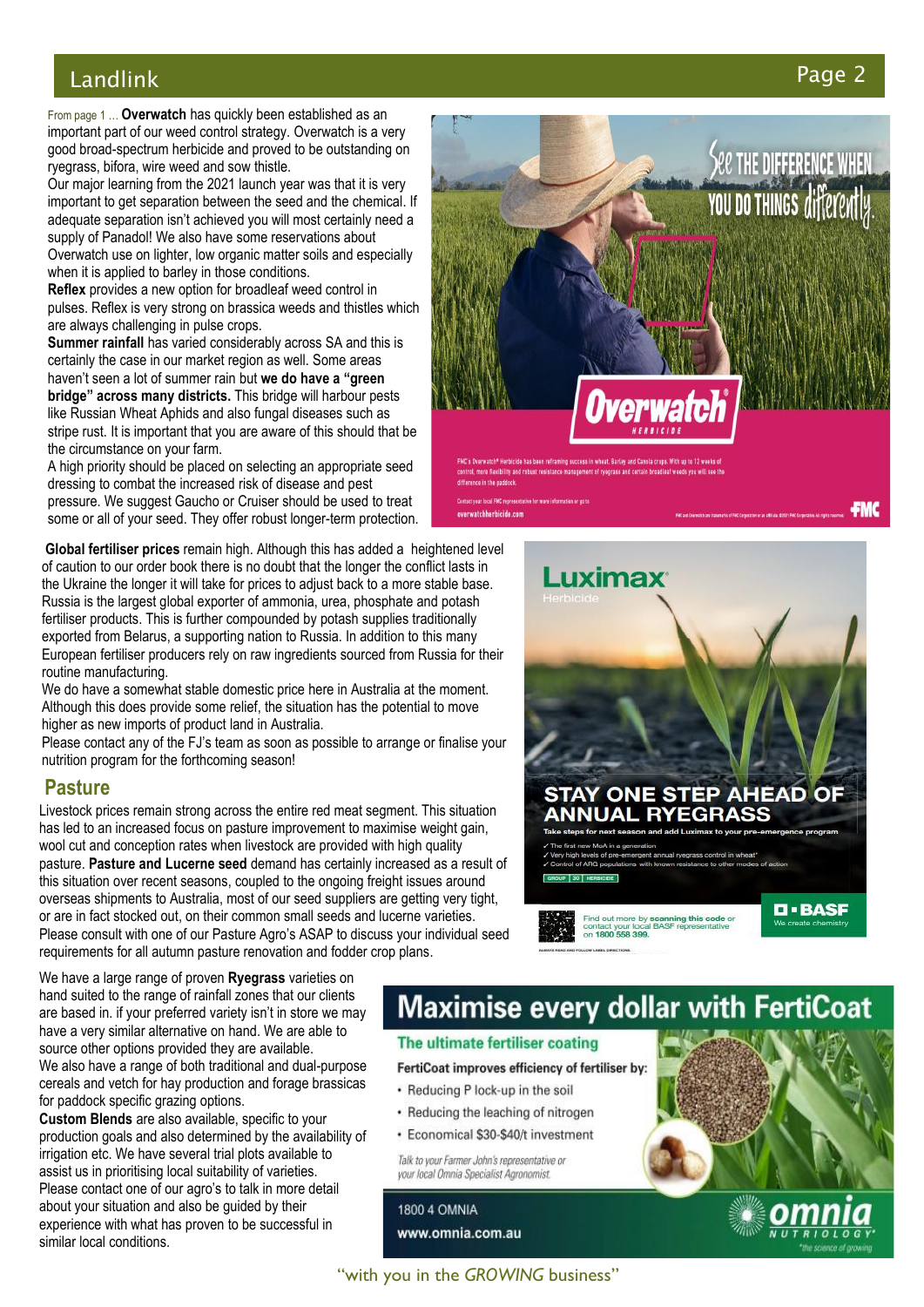### Landlink Page

### **Viticulture and Orchard**

Although we copped a bit of adverse weather early in harvest, vintage has progressed well over the last few weeks. It does seem a more 'traditional season' has been the general experience even though the season is determined to be later than normal. Shiraz yields have been lower than average for most whilst cabernet crops are looking quite good as the season progresses.

**Post -harvest** fertiliser and irrigation applications are an important part of preparing the vine for next season before the onset of dormancy. Be sure to base post -harvest nutritional plans to cover the nutrients removed by this season's crop.

Although crop yields might have been down compared to previous years, it is still important to maintain and replenish soil reserves to ensure an adequate supply of nutrition is available for future crops.

Compost is a very valuable addition to the vineyard and assists with overall soil health and the addition of carbon incorporation.

Undertaking strategic soil testing in the vineyard after harvest will provide a complete understanding of what nutrients are deficient and what nutrients are "in the bank" for future use. We can assist with the formulation of a custom blend of nutrition added to compost so that only a one pass application is necessary to satisfy the vineyards requirements. Custom blends can include lime and gypsum to alleviate acidity and to assist with sodium rich soils as well as NPK products for a basic nutrient supplement. Jeffries Early Order special has been extended to mid -April - be sure to place all orders prior to ensure you also receive this offer!

**Cover cropping** remains an important management option in vineyards and orchards. Whether the goal of a cover crop is to increase soil organic matter, provide nitrogen through various legume options or to just be aesthetically pleasing over the course of winter, we have seed to cater for your requirements.

Please contact our agronomy staff for assistance with personalised cover cropping blends or for any further information specific to your situation.

**Herbicide plans** need to be reviewed now, well before the onset of the weed spraying season. We have highlighted the issues we are currently faced with in regard to product supply across a range herbicide of options. This situation is also relevant to the products we use in viticulture. It would therefore be prudent to start planning any herbicide programs now to manage weed species that are evident in the vineyard and to reduce seed set heading into next season.

Please have a conversation with any of the FJ agro's for assistance with your annual weed control review, for any help with weed identification and to ensure your herbicide plan includes a rotation of actives to negate the onset of herbicide resistance. **Citrus growers** need to keep an eye out for the **Citrus Leaf Miner.** Active at the moment, the miner attacks soft leaf tissue, buries itself beneath the surface and feeds up and down the leaf ruining the young flush on most citrus varieties. Although minor damage occurs on large trees, a young tree is reliant on this growth flush for development, a whole years growth can be devastated. Insecticides need to be translaminar or systemic in action to accomplish complete control.

Copper sprays will be in order in the next few weeks. Red copper is the preferred cover spray requested by packing sheds. Call us to arrange your requirments. **Bugs for Bugs** is a company that supplies beneficial insects to assist in controlling pests such as scale, mites, caterpillars and nuisance flies. The use of beneficial insects reduces reliance on pesticides and provides long term sustainable control options of pest organisms through integrated pest management programs.





Please contact our agro's for more information on how the options from Bugs for Bugs might be incorporated into your management systems.

#### **General information for nutrition planning for all horticulture crops.**

Please spend some time planning this season's nutrition program now. We are faced with lengthy delays from the time of ordering products to final supply into our store up to four to six months! We have also indicated previously that these input costs have experienced unprecedented increases. Now is the best time to plan and commit to a nutrition program to avoid further increases and the possibility of not having your fertiliser arrive on time or as we experienced last year "at all"! Contact us to discuss your program requirements so that we in turn can allocate product to ensure on time supply!



"with you in the *GROWING* business"